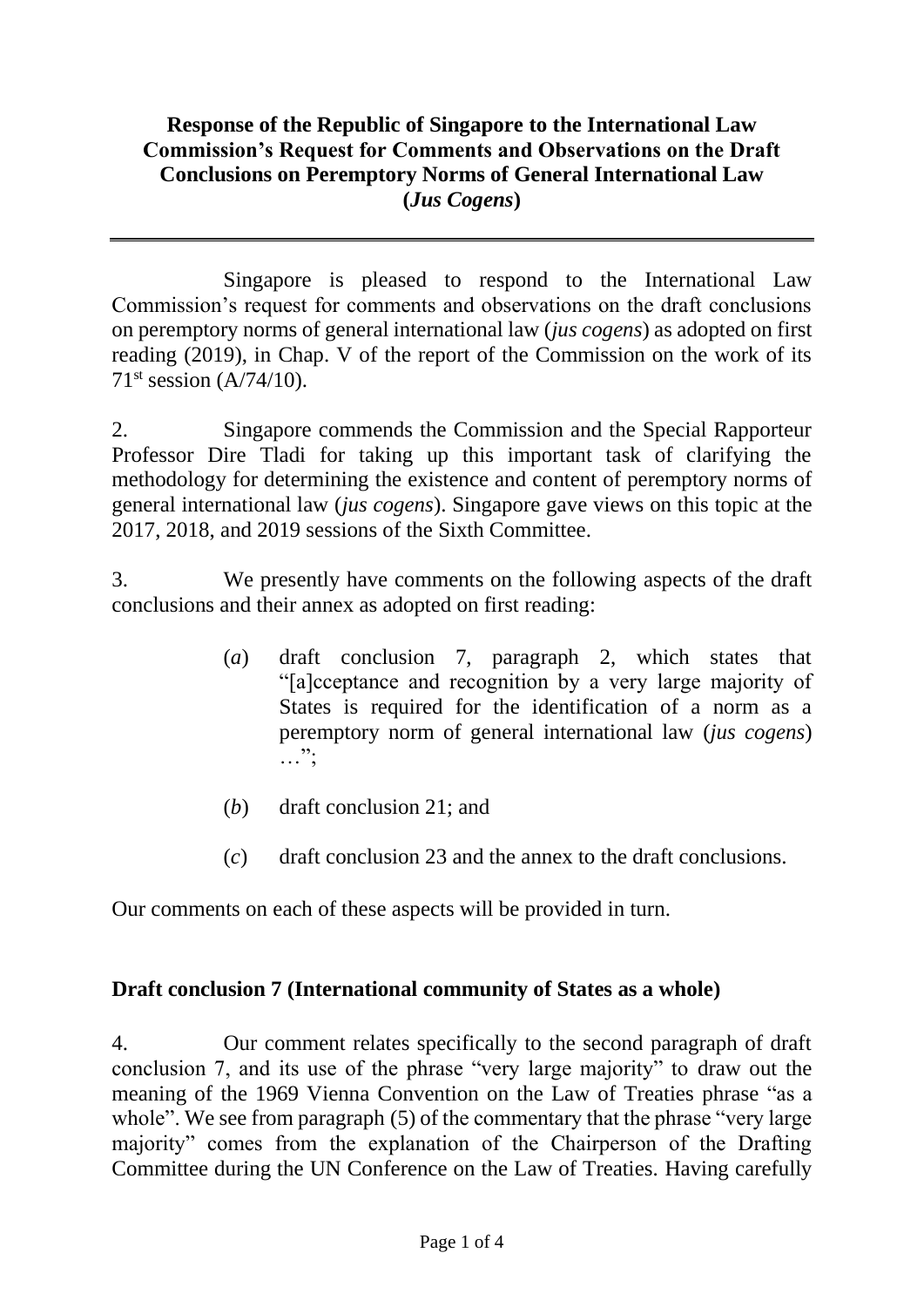considered draft conclusion 7 in the light of the commentary thereto, we are not certain if transposing that explanation to draft conclusion 7 accurately conveys the meaning of "as a whole".

5. Singapore is sympathetic to the view recorded in the last sentence of paragraph (6) of the commentary. That view is that "in the light of importance of State consent and the extraordinarily strong legal effect of peremptory norms of general international law (*jus cogens*), the recognition and acceptance of the 'overwhelming majority of States', 'virtually all States', 'substantially all States' or 'the entire international community of States as a whole' was required." If the Commission decides to use one of these alternative formulations in place of "a very large majority of States", our own view is that the "virtually all States" formulation conveys the requisite quantitative meaning.

6. At the same time, in the present context, the phrase "as a whole" has qualitative as well as quantitative elements. Both the number of States (the quantitative element) and the collective dimension of acceptance and recognition (the qualitative element) are relevant. Elements of paragraphs (5) and (6) of the commentary are useful in this regard. Singapore therefore requests that the Commission consider incorporating the following into the text of draft conclusion 7, paragraph 2:

(*a*) from paragraph (5):

"… it is States as a collective or community, that must accept and recognize the non-derogability of a norm for it to be a peremptory norm of general international law (*jus cogens*)."

(*b*) from paragraph (6):

"The acceptance and recognition by the international community of States as a whole requires that the acceptance and recognition be across regions, legal systems and cultures."

## **Draft conclusion 21 (Procedural requirements)**

7. Singapore has carefully considered the text of draft conclusion 21 as adopted on first reading, in the light of the commentary thereto. Singapore cannot support draft conclusion 21, for the following reasons.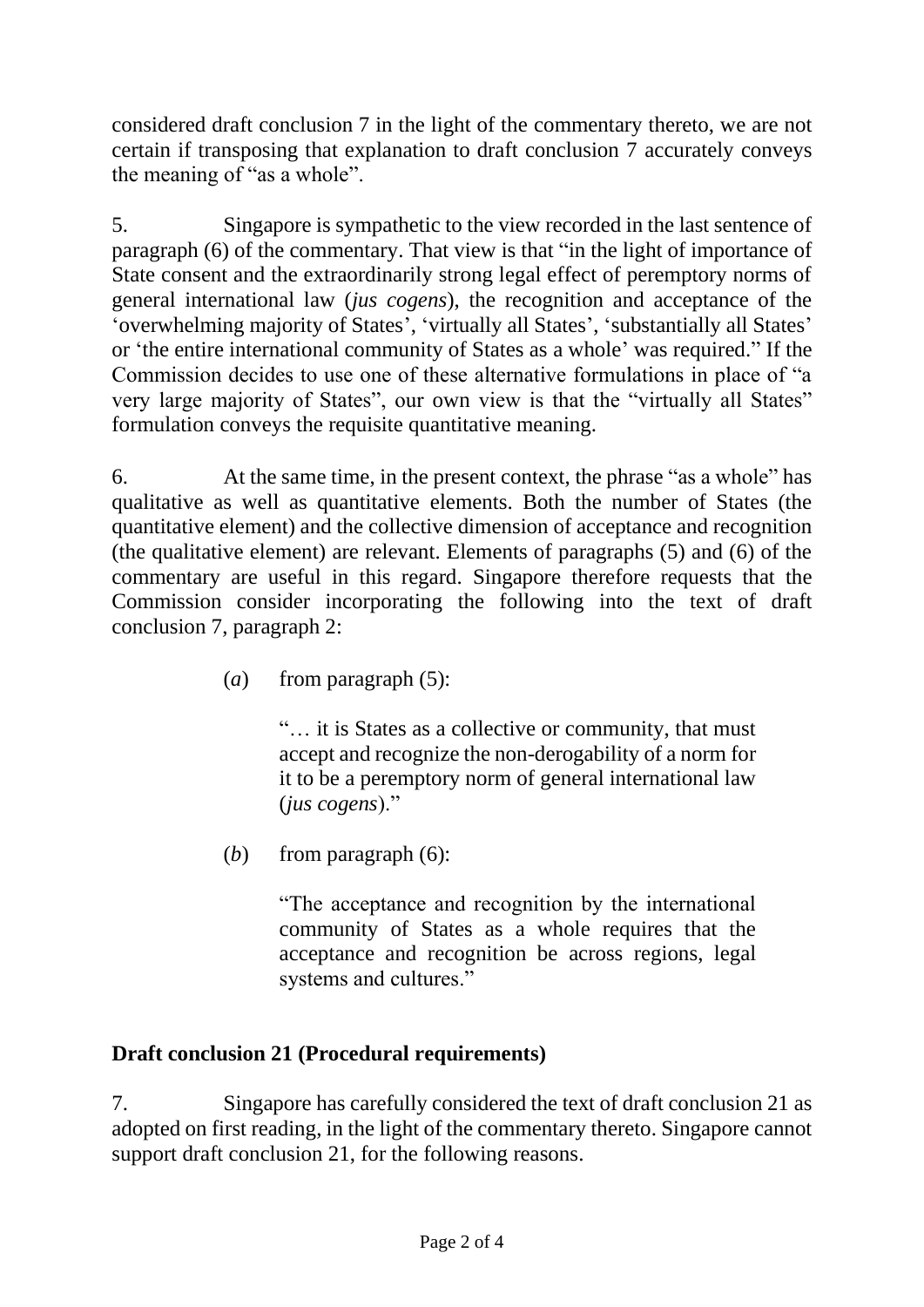8. First, we remain of the view that the draft conclusion is unnecessary because it overlaps significantly with the procedures already set out in articles 65 to 67 of the 1969 Vienna Convention on the Law of Treaties. We are not persuaded that the innovations in draft conclusion 21 necessarily take the progressive development of international law in the right direction. For example, it is not clear to us why draft conclusion 21 does not mirror the broad references to judicial settlement, arbitration and conciliation in the title of article 66 of the 1969 Vienna Convention, particularly in view of the active contemporary use of inter-State arbitration and conciliation procedures, as well as the possibility of resort to other international courts and tribunals. It is also not clear how the fourth paragraph of draft conclusion 21 would sit alongside the provisional measures practice of the International Court of Justice, which is fact-specific and thus may or may not permit the invoking State to proceed with the measure it has proposed during the course of the litigation. These significant departures from potentially applicable existing regimes mean that the "without prejudice" language of the fifth paragraph of draft conclusion 21 may confuse, rather than clarify.

9. Second, draft conclusion 21 is not appropriately placed in a set of draft *conclusions* dealing with the methodology for determining the existence and content of peremptory norms of general international law (*jus cogens*).

10. Singapore therefore requests that the Commission consider deleting draft conclusion 21.

## **Draft conclusion 23 (Non-exhaustive list) and Annex**

11. Singapore appreciates the Commission's effort to develop draft conclusion 23 and the annex to the draft conclusions as a compromise solution to the dilemma described in paragraph (1) of the commentary to draft conclusion 23. However, Singapore continues to have serious concerns about draft conclusion 23 and the annex. Consequently, Singapore cannot support draft conclusion 23 and the annex as adopted on first reading.

12. First, not all users of the Commission's output may appreciate the significance of paragraphs (5) through (14) of the commentary to draft conclusion 23, the critical nuances with which each item in the non-exhaustive list in the annex must thus be read, and the very fact that the draft conclusions must be read with the commentaries. In this regard, the connection between the non-exhaustive list in the annex itself, and paragraphs (5) through (14) of the commentary to draft conclusion 23, which appear separately as part of the commentary to draft conclusion 23, is not altogether obvious.